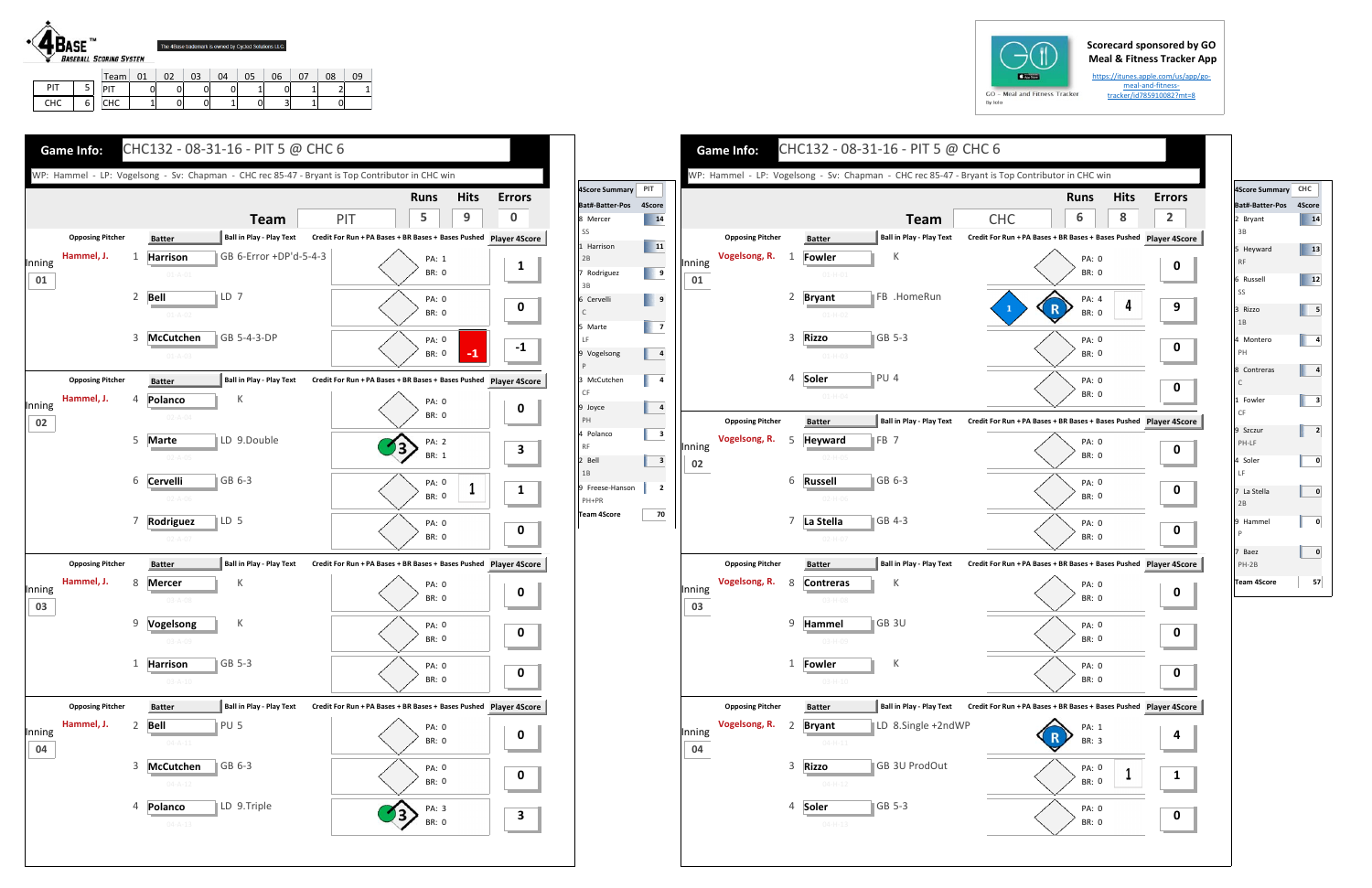

CHC 6

CHC | 1 | 0 | 0 | 1 | 0 | 3 | 1 | 0

| <b>Opposing Pitcher</b><br>Hammel, J. |                         | $04 - A - 14$                    |                                                                                                                                                   | <b>BR: 0</b>                                                                                                                                                                        |              | 0                                                                                                                                                                                                                                                                                                                                                                                                                                           |
|---------------------------------------|-------------------------|----------------------------------|---------------------------------------------------------------------------------------------------------------------------------------------------|-------------------------------------------------------------------------------------------------------------------------------------------------------------------------------------|--------------|---------------------------------------------------------------------------------------------------------------------------------------------------------------------------------------------------------------------------------------------------------------------------------------------------------------------------------------------------------------------------------------------------------------------------------------------|
|                                       |                         |                                  |                                                                                                                                                   |                                                                                                                                                                                     |              |                                                                                                                                                                                                                                                                                                                                                                                                                                             |
|                                       |                         | <b>Batter</b>                    | Ball in Play - Play Text                                                                                                                          | Credit For Run + PA Bases + BR Bases + Bases Pushed                                                                                                                                 |              | <b>Player 4Score</b>                                                                                                                                                                                                                                                                                                                                                                                                                        |
|                                       | 6                       | LD 7<br>Cervelli                 |                                                                                                                                                   | PA: 0                                                                                                                                                                               |              |                                                                                                                                                                                                                                                                                                                                                                                                                                             |
|                                       |                         | $05 - A - 15$                    |                                                                                                                                                   | <b>BR: 0</b>                                                                                                                                                                        |              | 0                                                                                                                                                                                                                                                                                                                                                                                                                                           |
|                                       | 7                       | Rodriguez                        | Walk                                                                                                                                              | PA: 1                                                                                                                                                                               |              |                                                                                                                                                                                                                                                                                                                                                                                                                                             |
|                                       |                         | $05 - A - 16$                    |                                                                                                                                                   | <b>BR: 3</b>                                                                                                                                                                        |              | 4                                                                                                                                                                                                                                                                                                                                                                                                                                           |
|                                       | 8                       | LD <sub>9</sub><br><b>Mercer</b> |                                                                                                                                                   | PA: 0                                                                                                                                                                               |              |                                                                                                                                                                                                                                                                                                                                                                                                                                             |
|                                       |                         | $05 - A - 17$                    |                                                                                                                                                   |                                                                                                                                                                                     |              | 0                                                                                                                                                                                                                                                                                                                                                                                                                                           |
|                                       | 9                       | Vogelsong                        |                                                                                                                                                   |                                                                                                                                                                                     |              | 4                                                                                                                                                                                                                                                                                                                                                                                                                                           |
|                                       |                         | $05 - A - 18$                    |                                                                                                                                                   |                                                                                                                                                                                     |              |                                                                                                                                                                                                                                                                                                                                                                                                                                             |
|                                       | 1                       | <b>Harrison</b>                  |                                                                                                                                                   |                                                                                                                                                                                     |              | 6                                                                                                                                                                                                                                                                                                                                                                                                                                           |
|                                       |                         | $05 - A - 19$                    |                                                                                                                                                   |                                                                                                                                                                                     |              |                                                                                                                                                                                                                                                                                                                                                                                                                                             |
|                                       | $\overline{2}$          | Bell                             |                                                                                                                                                   |                                                                                                                                                                                     |              | 3                                                                                                                                                                                                                                                                                                                                                                                                                                           |
|                                       |                         | $05 - A - 20$                    |                                                                                                                                                   |                                                                                                                                                                                     |              |                                                                                                                                                                                                                                                                                                                                                                                                                                             |
|                                       | 3                       | <b>McCutchen</b>                 |                                                                                                                                                   |                                                                                                                                                                                     |              | 0                                                                                                                                                                                                                                                                                                                                                                                                                                           |
|                                       |                         | $05 - A - 21$                    |                                                                                                                                                   |                                                                                                                                                                                     |              |                                                                                                                                                                                                                                                                                                                                                                                                                                             |
| <b>Opposing Pitcher</b>               |                         | <b>Batter</b>                    |                                                                                                                                                   |                                                                                                                                                                                     |              | <b>Player 4Score</b>                                                                                                                                                                                                                                                                                                                                                                                                                        |
| Hammel, J.                            | 4                       | Polanco                          |                                                                                                                                                   |                                                                                                                                                                                     |              | 0                                                                                                                                                                                                                                                                                                                                                                                                                                           |
|                                       |                         | $06 - A - 22$                    |                                                                                                                                                   |                                                                                                                                                                                     |              |                                                                                                                                                                                                                                                                                                                                                                                                                                             |
|                                       | 5                       | <b>Marte</b>                     |                                                                                                                                                   |                                                                                                                                                                                     |              | 0                                                                                                                                                                                                                                                                                                                                                                                                                                           |
|                                       |                         |                                  |                                                                                                                                                   |                                                                                                                                                                                     |              |                                                                                                                                                                                                                                                                                                                                                                                                                                             |
|                                       | 6                       | <b>Cervelli</b>                  |                                                                                                                                                   |                                                                                                                                                                                     |              | 0                                                                                                                                                                                                                                                                                                                                                                                                                                           |
|                                       |                         | $06 - A - 24$                    |                                                                                                                                                   |                                                                                                                                                                                     |              |                                                                                                                                                                                                                                                                                                                                                                                                                                             |
| <b>Opposing Pitcher</b>               |                         | <b>Batter</b>                    |                                                                                                                                                   |                                                                                                                                                                                     |              |                                                                                                                                                                                                                                                                                                                                                                                                                                             |
|                                       | 7                       |                                  |                                                                                                                                                   |                                                                                                                                                                                     |              | 0                                                                                                                                                                                                                                                                                                                                                                                                                                           |
|                                       |                         |                                  |                                                                                                                                                   |                                                                                                                                                                                     |              |                                                                                                                                                                                                                                                                                                                                                                                                                                             |
|                                       | 8                       | <b>Mercer</b>                    |                                                                                                                                                   |                                                                                                                                                                                     |              | 4                                                                                                                                                                                                                                                                                                                                                                                                                                           |
|                                       |                         |                                  |                                                                                                                                                   |                                                                                                                                                                                     |              |                                                                                                                                                                                                                                                                                                                                                                                                                                             |
|                                       |                         | Joyce                            |                                                                                                                                                   |                                                                                                                                                                                     | 1            | 4                                                                                                                                                                                                                                                                                                                                                                                                                                           |
|                                       |                         |                                  |                                                                                                                                                   |                                                                                                                                                                                     |              |                                                                                                                                                                                                                                                                                                                                                                                                                                             |
|                                       | 1                       |                                  |                                                                                                                                                   |                                                                                                                                                                                     | $\mathbf{c}$ | 4                                                                                                                                                                                                                                                                                                                                                                                                                                           |
|                                       |                         |                                  |                                                                                                                                                   |                                                                                                                                                                                     |              |                                                                                                                                                                                                                                                                                                                                                                                                                                             |
|                                       |                         |                                  |                                                                                                                                                   |                                                                                                                                                                                     |              | 0                                                                                                                                                                                                                                                                                                                                                                                                                                           |
|                                       | Cahill, T.<br>Grimm, J. | 9<br>$\overline{2}$              | $06 - A - 23$<br>Rodriguez<br>$07 - A - 25$<br>$07 - A - 26$<br>$07 - A - 27$<br><b>Harrison</b><br>$07 - A - 28$<br><b>Bell</b><br>$07 - A - 29$ | Walk<br>GB 4.Single<br>Walk<br>К<br><b>Ball in Play - Play Text</b><br>К<br>FB <sub>9</sub><br>К<br><b>Ball in Play - Play Text</b><br>К<br>GB 5.Single<br>Walk<br>GB 7.Single<br>К | 1            | <b>BR: 0</b><br>PA: 1<br>1<br><b>BR: 2</b><br>PA: 1<br>3<br><b>BR: 1</b><br>PA: 1<br>$\mathbf{c}$<br><b>BR: 0</b><br>PA: 0<br><b>BR: 0</b><br>Credit For Run + PA Bases + BR Bases + Bases Pushed<br>PA: 0<br><b>BR: 0</b><br>PA: 0<br><b>BR: 0</b><br>PA: 0<br><b>BR: 0</b><br>Credit For Run + PA Bases + BR Bases + Bases Pushed Player 4Score<br>PA: 0<br>BR: 0<br>PA: 1<br>BR: 3<br>PA: 1<br>BR: 2<br>PA: 1<br>BR: 1<br>PA: 0<br>BR: 0 |



**05**

**06**

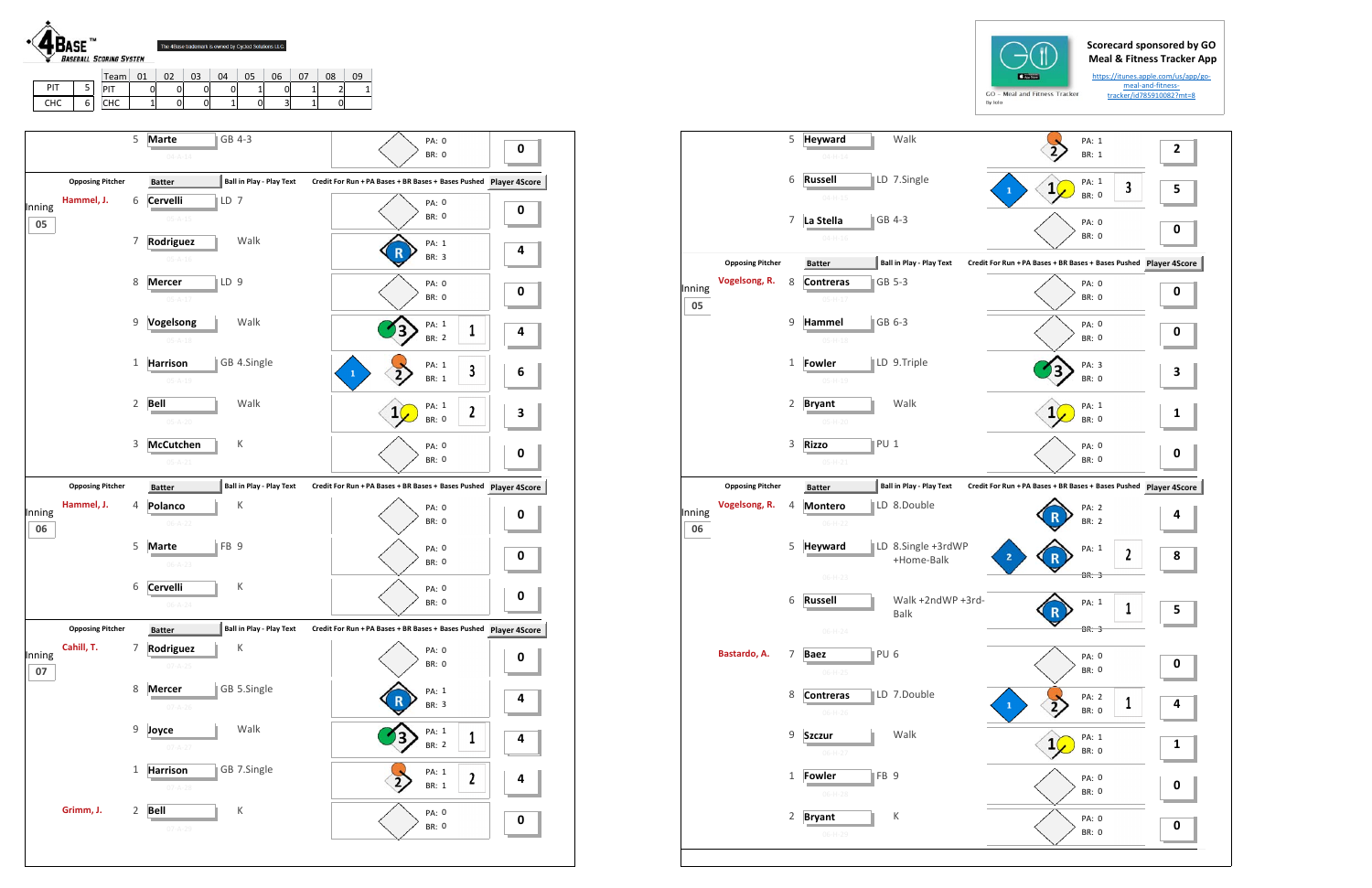## **Scorecard sponsored by GO Meal & Fitness Tracker App**

https://itunes.apple.com/us/app/go‐ meal‐and‐fitness‐ tracker/id785910082?mt=8





|              | <b>Opposing Pitcher</b> |                | <b>Batter</b>                   | <b>Ball in Play - Play Text</b> | Credit For Run + PA Bases + BR Bases + Bases Pushed Player 4S |   |
|--------------|-------------------------|----------------|---------------------------------|---------------------------------|---------------------------------------------------------------|---|
| Inning<br>07 | Nicasio, J.             | 3              | <b>Rizzo</b><br>$07 - H - 30$   | Walk                            | PA: 1<br><b>BR: 3</b>                                         | 4 |
|              |                         | $\overline{4}$ | <b>Montero</b><br>$07 - H - 31$ | К                               | PA: 0<br><b>BR: 0</b>                                         | 0 |
|              |                         | 5              | <b>Heyward</b><br>$07 - H - 32$ | LD 8.Single                     | PA: 1<br>$\mathbf{2}$<br>$\mathbf{1}$<br><b>BR: 0</b>         | 3 |
|              |                         | 6              | <b>Russell</b><br>$07 - H - 33$ | FB 8-SacFly                     | PA: 0<br>1<br>$\mathbf{1}$<br><b>BR: 0</b>                    | 2 |
|              |                         | $\overline{7}$ | <b>Baez</b><br>$07 - H - 34$    | GB 6-3                          | PA: 0<br><b>BR: 0</b>                                         | 0 |
|              | <b>Opposing Pitcher</b> |                | <b>Batter</b>                   | <b>Ball in Play - Play Text</b> | Credit For Run + PA Bases + BR Bases + Bases Pushed Player 4S |   |
| Inning<br>08 | Hughes, J.              | 8              | <b>Contreras</b><br>08-H-35     | GB 1-3                          | PA: 0<br><b>BR: 0</b>                                         | 0 |
|              |                         | 9              | <b>Szczur</b><br>$08 - H - 36$  | Walk                            | PA: 1<br>$\mathbf{1}$<br><b>BR: 0</b>                         | 1 |
|              |                         | $\mathbf{1}$   | <b>Fowler</b>                   | LD 7                            | PA: 0                                                         |   |
|              |                         |                | $08 - H - 37$                   |                                 | <b>BR: 0</b>                                                  | 0 |
|              |                         | $\overline{2}$ | <b>Bryant</b><br>$08 - H - 38$  | LD 6                            | PA: 0<br><b>BR: 0</b>                                         | 0 |
|              | Total Run(s): 6         |                |                                 |                                 | <b>PA: 21</b><br><b>BR: 15</b><br>Pushed: 15<br>4Score: 57    |   |